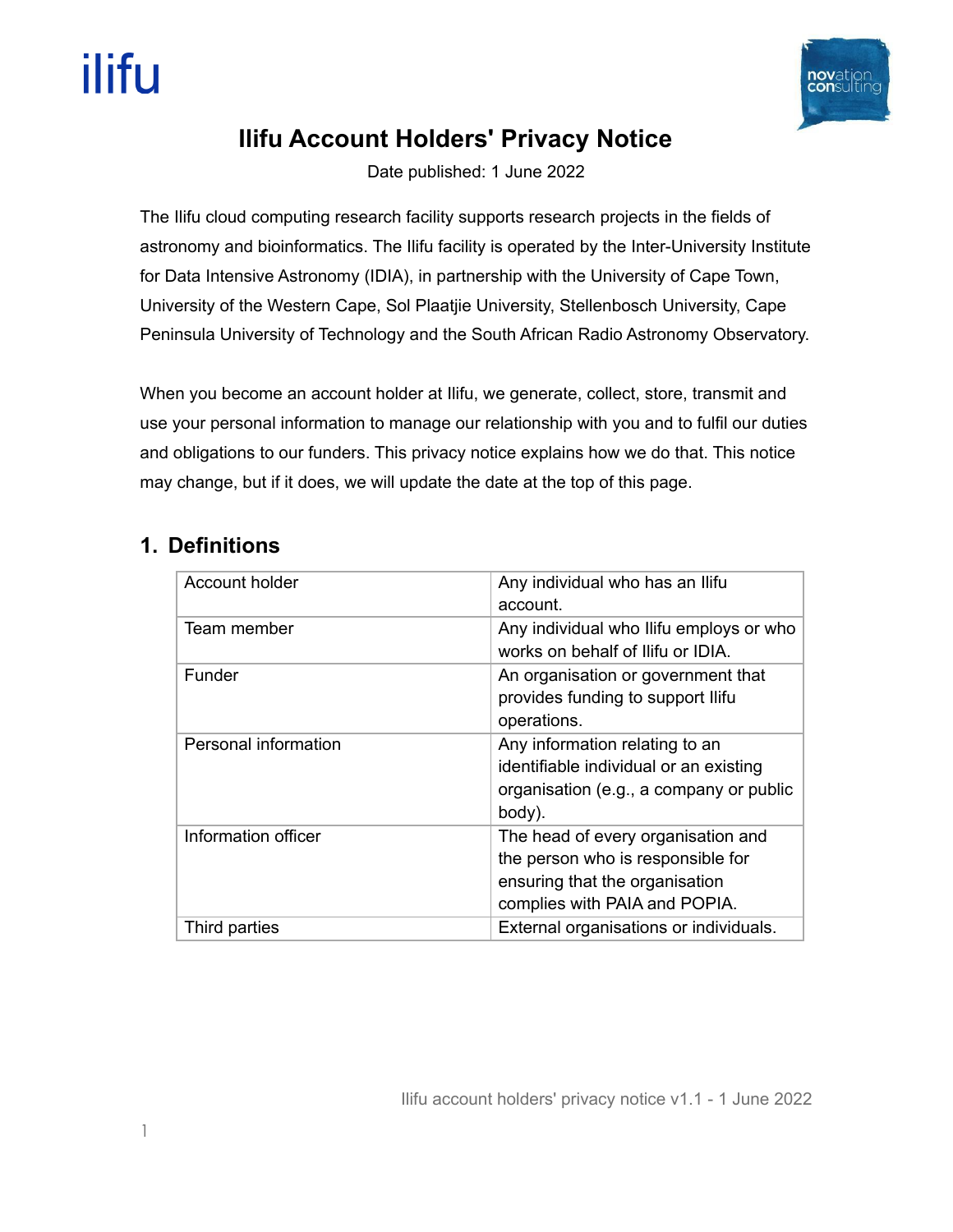### **2. Information we collect and use**

We collect your personal information when you apply and become an account holder at Ilifu. We use the information to review and respond to your application, query, or request. If possible and relevant, we will provide more detail about how we use your information on the application form.

We also generate personal information about your access and usage of our system.

#### **3. How we share your information**

We will only share your personal information with other parties if it is necessary to manage our relationship with you or to ensure that our organisation runs smoothly. We may share your information with others to help us:

- communicate with you;
- manage and administer your account, query or request;
- comply with funder requests and requirements; or
- manage operations.

We only share the information that the service providers, suppliers, team members, sponsored parties, users, and third parties need, nothing more. Whether these parties are in South Africa or another country, they must agree to keep your personal information as safe and confidential as we do. They may only use your personal information for the reason we share it with them. That is why we make sure that we have the necessary contracts in place before we share your personal information. For a full list of third parties that we share personal information with, please visit the **[Ilifu](https://www.ilifu.ac.za/publications-and-policies/)** 

[website](https://www.ilifu.ac.za/publications-and-policies/).

## **4. We do not hoard your information**

We only keep your information for as long as we must for business reasons or as the law requires.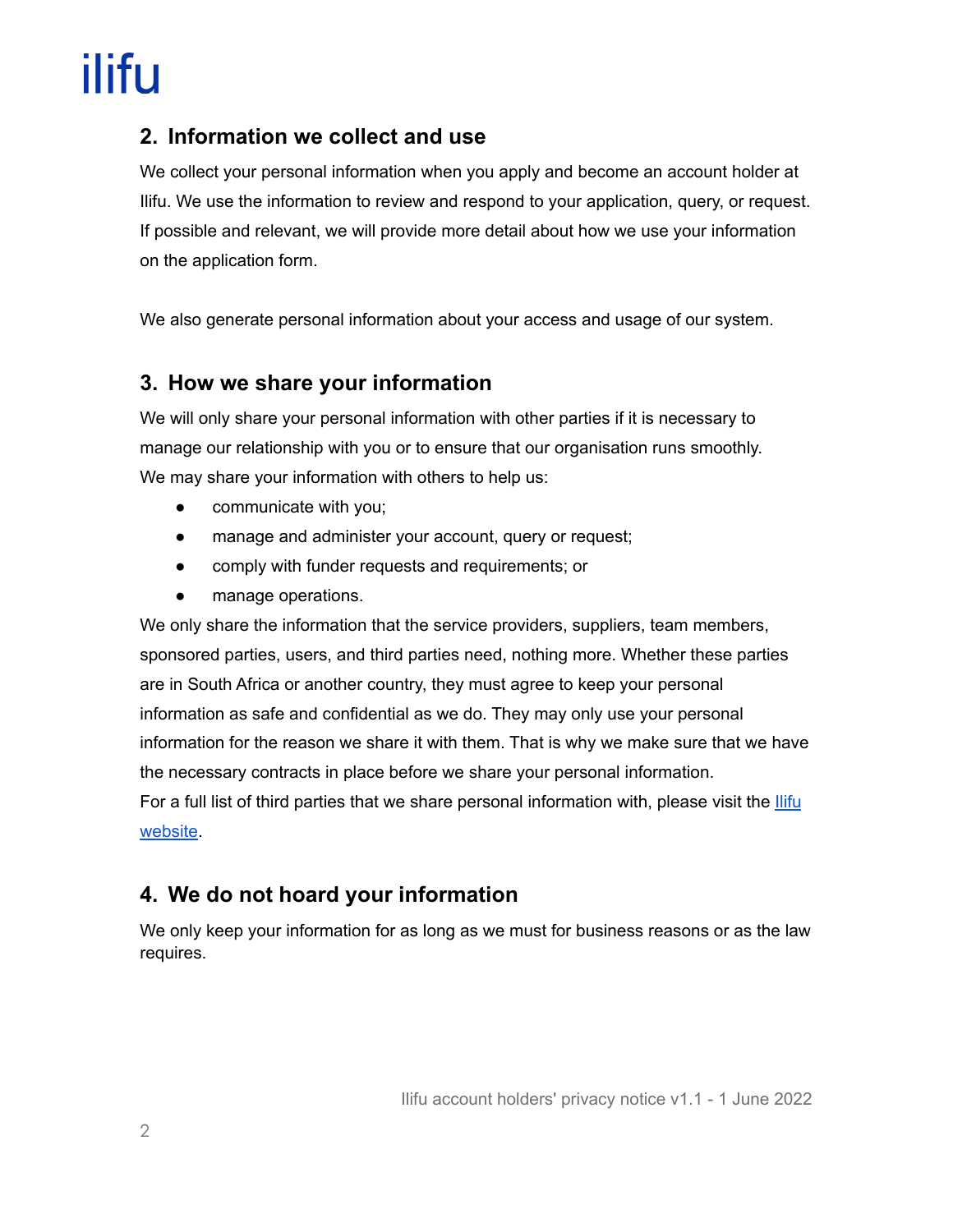### **5. We do our best to keep your information secure**

We have reasonable security measures in place to protect your personal information from:

- being lost;
- being used in the wrong way or for the wrong reason;
- being accessed without permission;
- being changed; and
- being destroyed.

If any of these things happen, it is called a security breach.

The more sensitive the information is, the better we protect it. Although we cannot guarantee that we will never experience a breach, we check our systems regularly for security issues. If something should happen, we have taken steps to minimise the threat to your privacy. We will let you know if your personal information has been compromised and what you can do to minimise the impact of the breach. If you suspect that we (or you) have had a security breach, please let us know immediately by sending an email to: [support@ilifu.ac.za.](mailto:support@ilifu.ac.za)

Please include as much information as you can about what may have happened. Access to our servers which hold personal information will be limited to only team members who require access.

### **6. Your rights and preferences**

You have the right to:

- ask what we know about you;
- ask what personal information we sent to our suppliers, service providers or anyone else;
- ask us to update, correct or delete any out of date or incorrect personal information we have about you;
- unsubscribe from marketing;
- object to our use of your personal information;